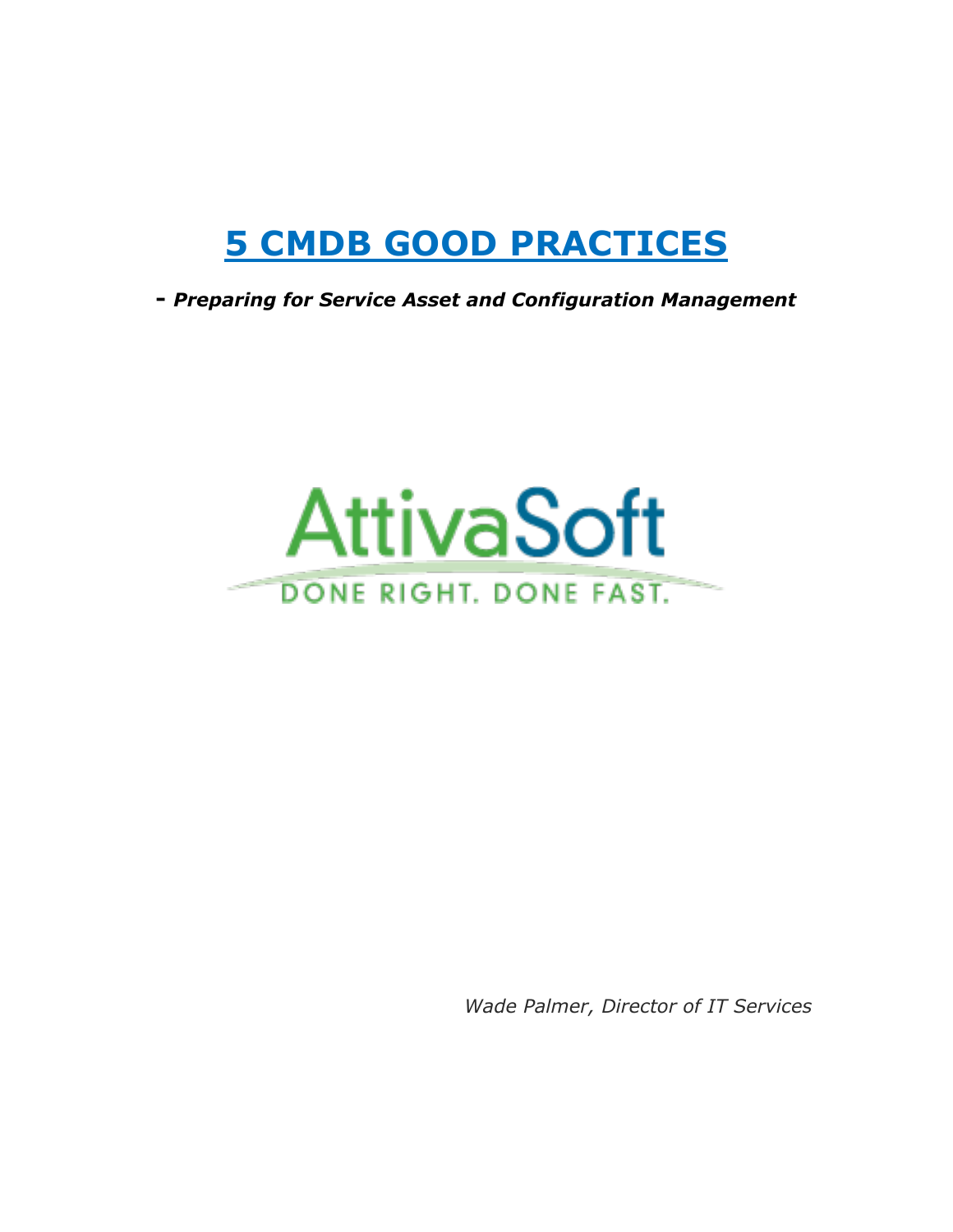

#### **TABLE OF CONTENTS**

| 2. IT CHANGE MANAGEMENT CONSIDERATIONS 2         |
|--------------------------------------------------|
|                                                  |
|                                                  |
| 5. LET'S GET STARTED! INITIAL SACM AND CMDB GOOD |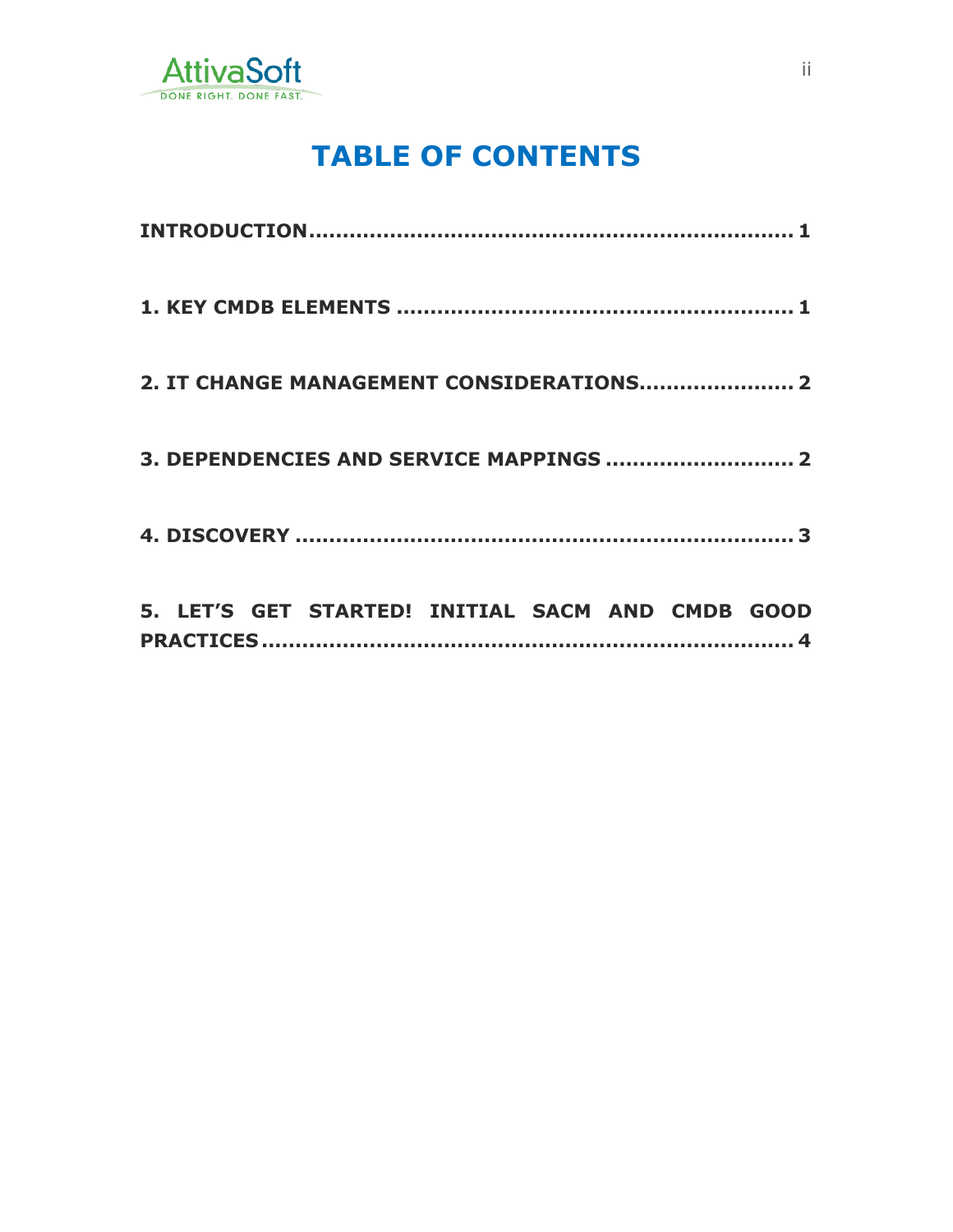## **INTRODUCTION**

Often an afterthought, or even neglected, when implementing Business Service Management and IT Service Management (ITSM) Systems and Processes; Service Asset and Configuration Management (SACM) and Configuration Management Database (CMDB) good practices should be considered key components in an effective ITSM strategy. Getting a clear view of the hardware and software assets owned by your organization will give you an understanding of the impact and value of the investments you've made throughout their lifecycle.

Accurate data within the CMDB, including relationships and dependency mappings, add a high degree of effectiveness to related processes, enterprise architecture and strategy, and reduce risks associated with Change and Configuration Management activities. ALL major operational and transitional ITSM activities (Incident, Problem, Change etc) should feed and utilize an accurate CMDB.

#### **1. KEY CMDB ELEMENTS**

The IT Infrastructure Library (ITIL) provides guidance on key and essential data elements for a CMDB:

- *Asset Registration and Lifecycle Status*
- *Relationships and Dependencies (Key to Change Impact Analysis and Service Mappings)*
- *Documentation (Vendor Warranties and Maintenance Agreements, Security Templates, Configuration Templates and related Processes)*
- *Service Level Agreements*
- *Service Catalogs*
- *Knowledge*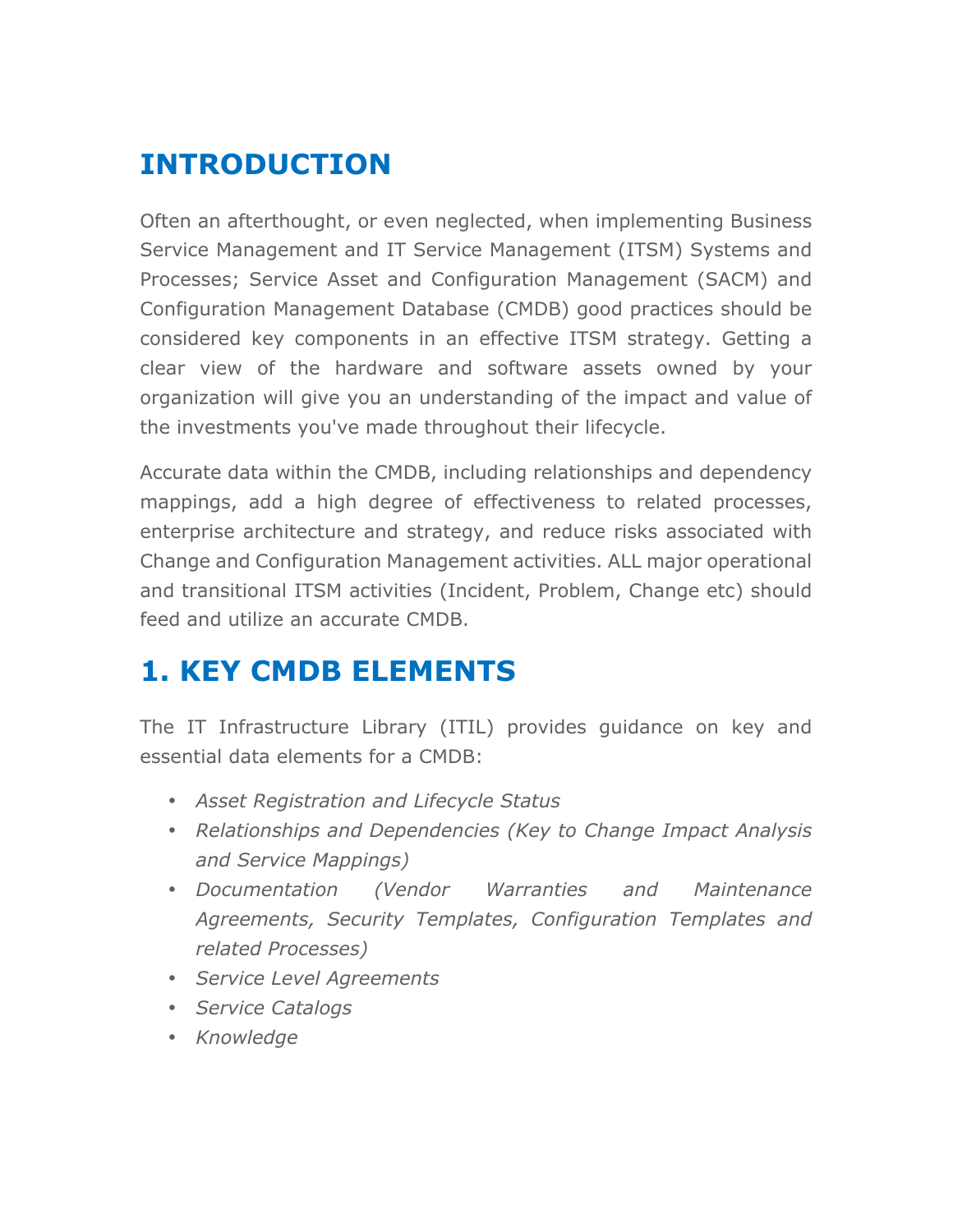

Each organization should consider it's ability to gather the aforementioned data, keep it current and manage it throughout it's lifecycle, and finally the value of the effort to manage weighed against the benefit of tracking to the business mission. After considering this, a short- mid- and long-term plan and roadmap, with documented policies and priocedures should be put into place to populate, manage and automate CMDB population.

#### **2. IT CHANGE MANAGEMENT CONSIDERATIONS**

The CMDB provides reliable, quick and easy access to accurate configuration information to enable stakeholders and staff to assess the impact of proposed changes and to track the change's work-flow. This information enables the correct asset and service component versions to be released to the appropriate party or into the correct environment. As changes are implemented, the Configuration Management information should be updated, either manually, or automatically (preferred, in a closed loop change management system). The CMDB should also identify related CI/assets that will be affected by the change, but not included in the original request, or in fact similar CI/assets that would benefit from similar change.

#### **3. DEPENDENCIES AND SERVICE MAPPINGS**

A key component or characteristic of a CMDB is how it relates each of the CIs to one another. These relationships are what differentiate standard Asset Management processes to the more robust ITIL good practices for SACM. In order for IT organizations to continuously improve services by adopting and improving upon best practices, an accurate, efficient and effective SACM system is crucial. Can your organization relate Cis to one another and ultimately create Service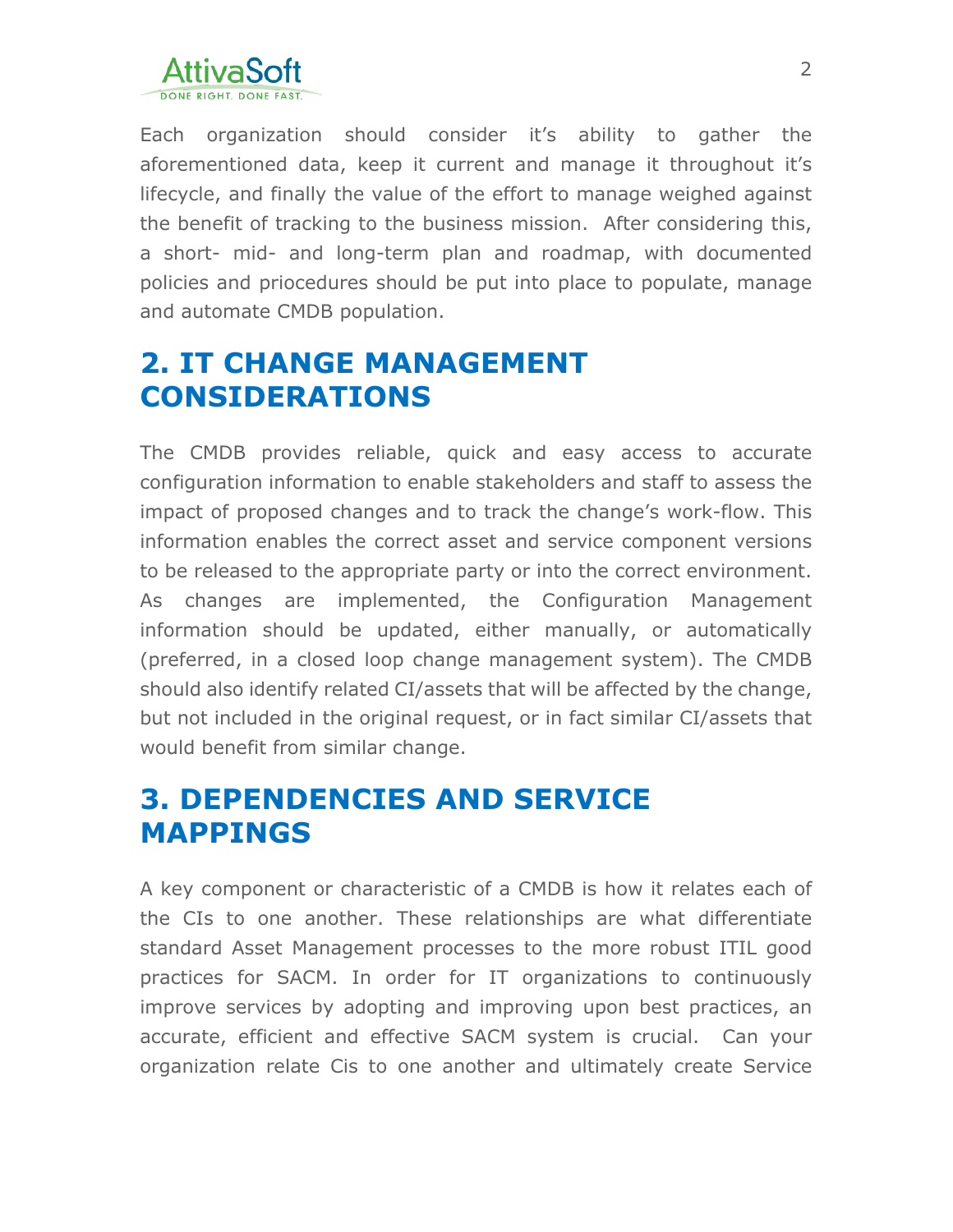

Maps that represent what IT infrastructure (soft and hard) composes each service?

### **4. DISCOVERY**

As good as Senior IT technicians are, they will never be able to effectively maintain an accurate inventory of the infrastructure without automatic discovery. An effective discovery tool should, at a minimum, support or provide:

- *Discovery of all IT assets — mainframe, distributed, and virtual*
- *Data reconciliation, software title normalization, and rules-based software license compliance*
- *License harvesting through effective software license management*
- *Elimination of the need to invest in integrations between IT asset and service support repositories*
- *A flexible architecture to quickly extend and adapt out-of-the-box workflows and data model, without programming to account for Business and Custom Application discovery*

This assists in:

- *Proactive contract management*
- *Gaining visibility into asset costs*
- *Executing intelligent IT change decisions*
- *Reducing out "shelf-ware"*
- *Lowering software license compliance penalties*
- *Driving problem management practices through accurate and current configuration data*